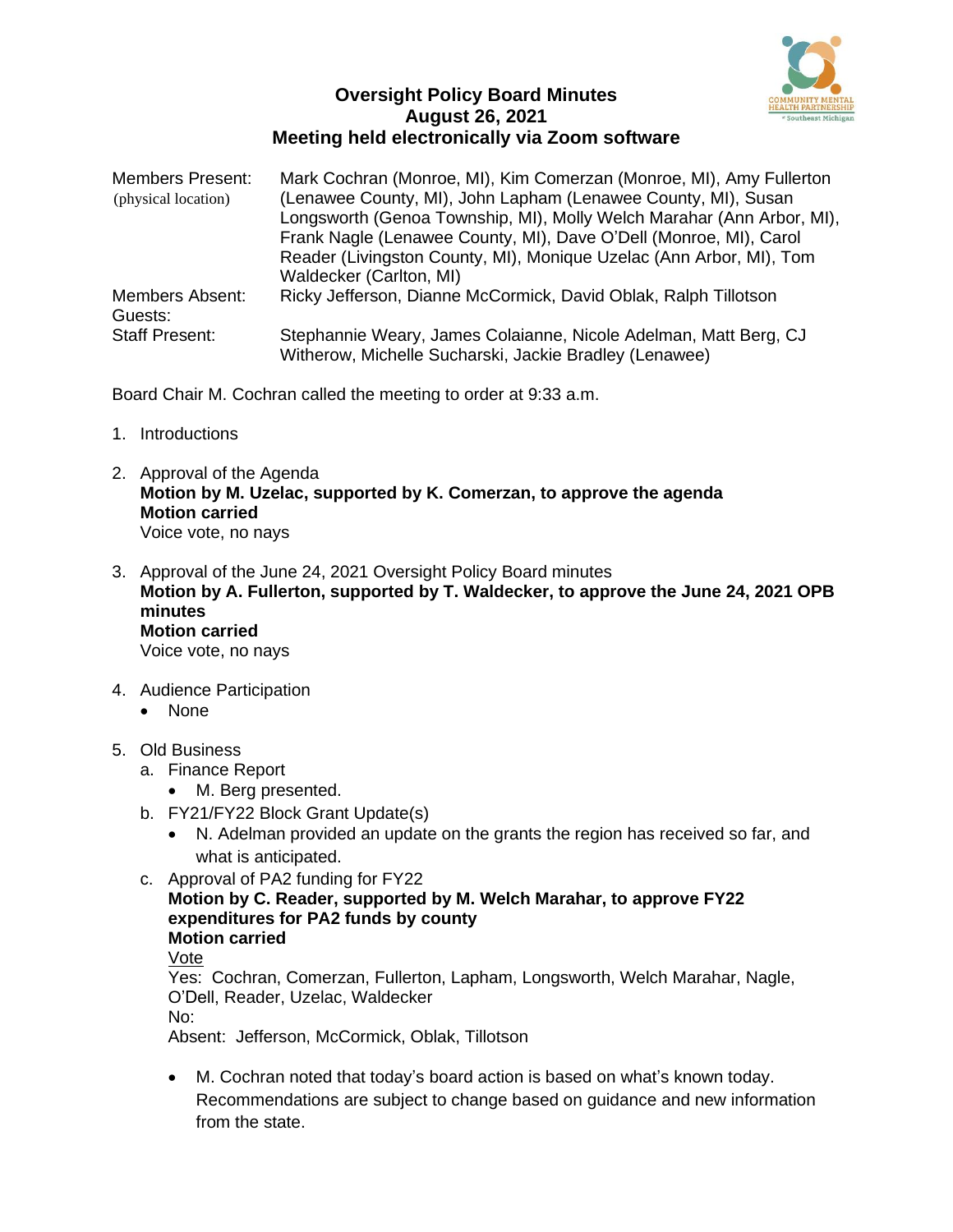- 6. New Business
	- a. Core Provider Model Update
		- Staff is proposing to add a different point of access for Washtenaw County, using Washtenaw CMH instead of Home of New Vision (HNV) and Dawn Farm (DF) as the point of access.
		- HNV and DF will become fee for service, effective 4/1/22.
		- This change in Washtenaw County will standardize access services across the county. Washtenaw County CMH will become an Access point for Washtenaw SUD services along with HNV and DF for FY22 Q1, and will be the only Access point starting 1/1/2022.
		- OPB will receive data and updates on the transition as it progresses.
	- b. Behavioral Health Redesign Resolution (Discussion) 15 minutes
		- N. Adelman and J. Colaianne provided an overview of the 2 proposed legislations related to the redesign.
		- M. Cochran suggested that OPB adopting a resolution in support of the current public system to encourage legislators to engage and consider all options.
		- Discussion will continue at next month's OPB meeting.
	- c. November/December combined meeting
		- Staff will send out a poll
- 7. Report from Regional Board
	- J. Colaianne provided an update on recent board meeting.
- 8. SUD Director Updates
	- a. CEO Update {Att. #6}
		- OPB received the monthly CEO report for review.
	- b. Staffing Update
		- 2 positions are posted (Veterans Peer, OHH Coordinator).
		- The SUD Program Coordinator position was recently filled. Danielle Brunk starts at the end of September.
	- c. Back to office plans
		- Most staff are back in the office 2-3 days a week. The full opening of the office was pushed back to October 4.
	- d. Rerelease of STR media campaign
		- Staff is hoping to re-release the media campaign, focusing on naloxone awareness piece and on personal stories of recovery.
	- e. Gambling media campaign
		- A gambling media campaign targeted to youth is expected to be out by the end of the year.
	- f. FY22 SUD Rates
		- The region has been having discussions about SUD rates. The region has some of the lowest rates across the state. The hope is to address the low rates and also standardize rates as much as possible as possible across the region.

## 9. Adjournment

**Motion by M. Welch Marahar, supported by C. Reader, to adjourn the meeting Motion carried**